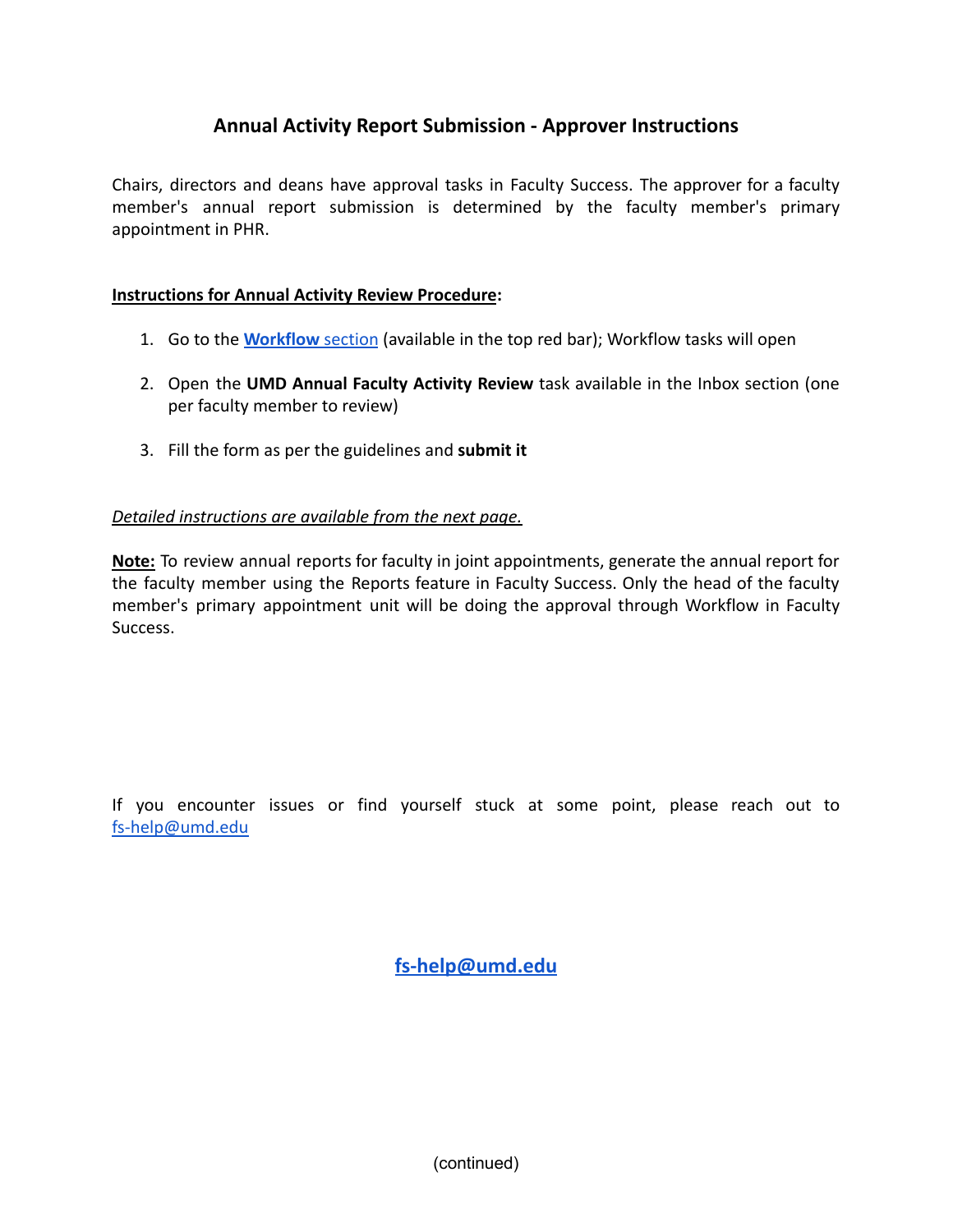## **Detailed Instructions**

- 1. Log in to Faculty Success through the homepage available at [faculty.umd.edu/activity](https://faculty.umd.edu/activity).
- 2. Open the **[Workflow](https://www.digitalmeasures.com/login/umd/faculty/app/workflow/tasks?_s=0)** section (in the top red bar).



3. **Workflow** task page will open. Find the **UMD 2021 Annual Faculty Activity Review** task in the Inbox section and open it. There will be one per faculty member who needs a review and approval.

| ACTIVITY INSIGHT Activities               | Workflow $\blacktriangledown$<br><b>Reports</b> | <b>Usage Statistics</b> | ▲ | 2 | .: Digital Measures by Watermark |
|-------------------------------------------|-------------------------------------------------|-------------------------|---|---|----------------------------------|
| <b>Workflow Tasks</b>                     |                                                 |                         |   |   |                                  |
| $\mathbf{\triangledown}$ Inbox            |                                                 |                         |   |   |                                  |
| Name                                      | Step                                            | Subject                 |   |   | Due Date                         |
| <b>UMD Annual Faculty Activity Review</b> | Unit Approver                                   | One Faculty             |   |   | November 21, 2019 @ 12:59 AM     |

4. The review page will open with the faculty's annual activity report available for review. If a personal statement was uploaded, that will be available as well. To view the report, **download** the report using the Acrobat icon highlighted. Click on the attachment icon to download and view the personal statement.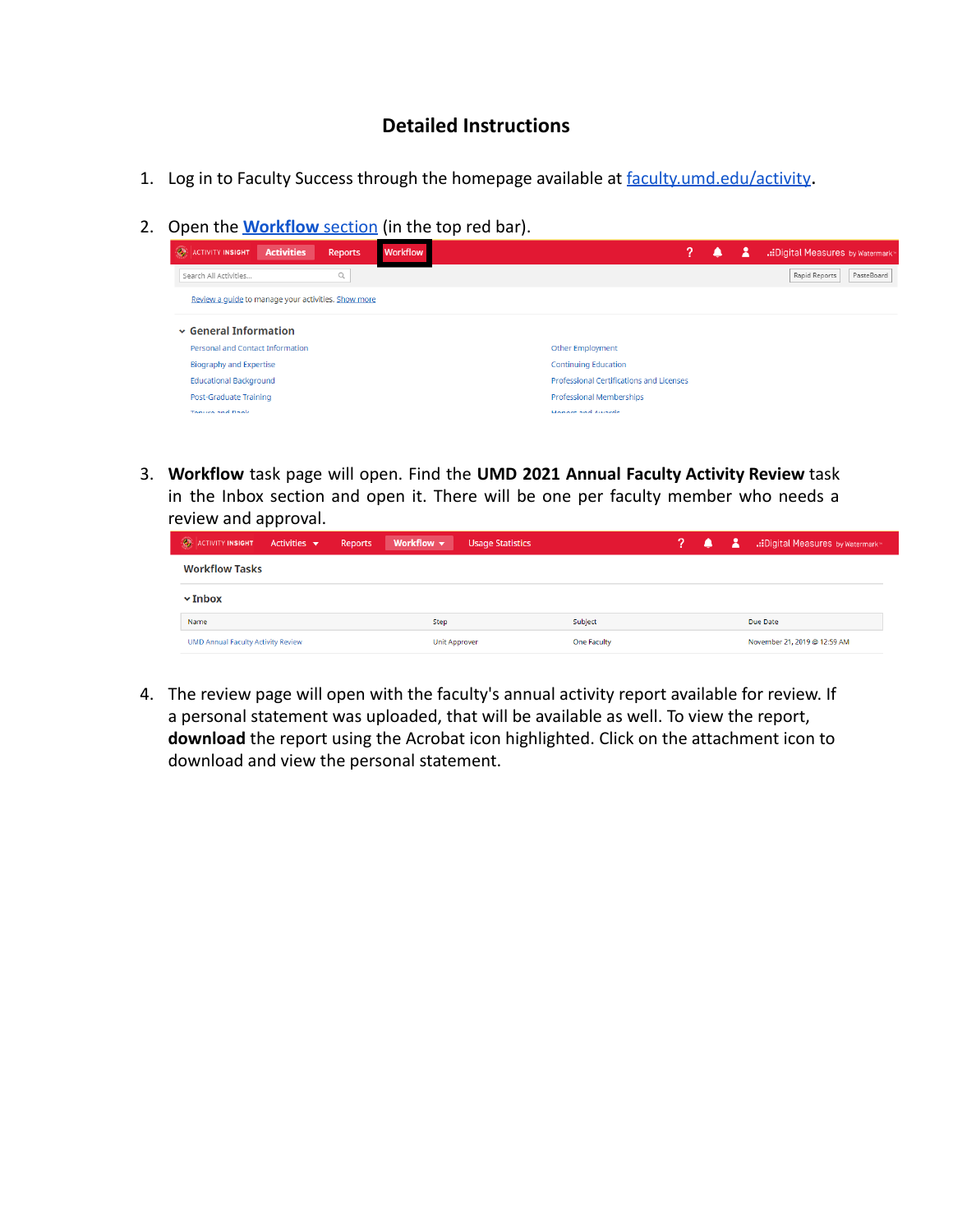| watermark <sup>*</sup><br>Faculty Success   formerly Digital Measures      |                                                                                                                       | MARYLAND<br>?                                   |  |  |  |  |  |  |
|----------------------------------------------------------------------------|-----------------------------------------------------------------------------------------------------------------------|-------------------------------------------------|--|--|--|--|--|--|
| <b>Activities</b><br><b>Manage Data</b><br><b>Reports</b>                  | Workflow $\blacktriangledown$<br><b>Usage Statistics</b>                                                              |                                                 |  |  |  |  |  |  |
| Approver Step - Due March 31, 2022 @ 11:59 PM<br>소<br>ᄾ<br><b>x</b> Cancel |                                                                                                                       |                                                 |  |  |  |  |  |  |
| ← Faculty Step - Sample Faculty<br><b>Annual Activity Report</b>           | <b>Last Updated</b><br>January 21, 2022 at 10:53 AM                                                                   | Submitted January 21, 2022<br>by Sample Faculty |  |  |  |  |  |  |
| Personal Statement (optional upload)                                       | Personal Statement.pdf (31.42 KB)<br>┻                                                                                |                                                 |  |  |  |  |  |  |
|                                                                            | <b>Approver Step</b>                                                                                                  |                                                 |  |  |  |  |  |  |
| Commentary on the faculty submission                                       | ٩<br>B<br>這<br>挂<br>囲<br>量。<br>挂<br>這<br>U<br>$\P$ $\star$<br>$\checkmark$<br>$\check{}$                              | $\mathcal{D}$<br>$\langle \rangle$<br>A         |  |  |  |  |  |  |
|                                                                            |                                                                                                                       |                                                 |  |  |  |  |  |  |
|                                                                            | After completing your review, click the Actions button near the top right side of the screen and then select Complete |                                                 |  |  |  |  |  |  |

5. Enter **commentary**, if desired, for faculty's annual activity report in the **Approver Step** section.

| <b>Unit Approver Step</b>            |   |                  |  |  |  |  |  |  |  |  |  |  |
|--------------------------------------|---|------------------|--|--|--|--|--|--|--|--|--|--|
| Commentary on the faculty submission | B | $\boldsymbol{I}$ |  |  |  |  |  |  |  |  |  |  |
| <b>Enter</b><br>commentary<br>here   |   |                  |  |  |  |  |  |  |  |  |  |  |

Click Actions button near the top right side of the screen and then select Finish Review

6. Click on **Actions** and then select **Complete** to complete the faculty's Annual Faculty Activity Review approval.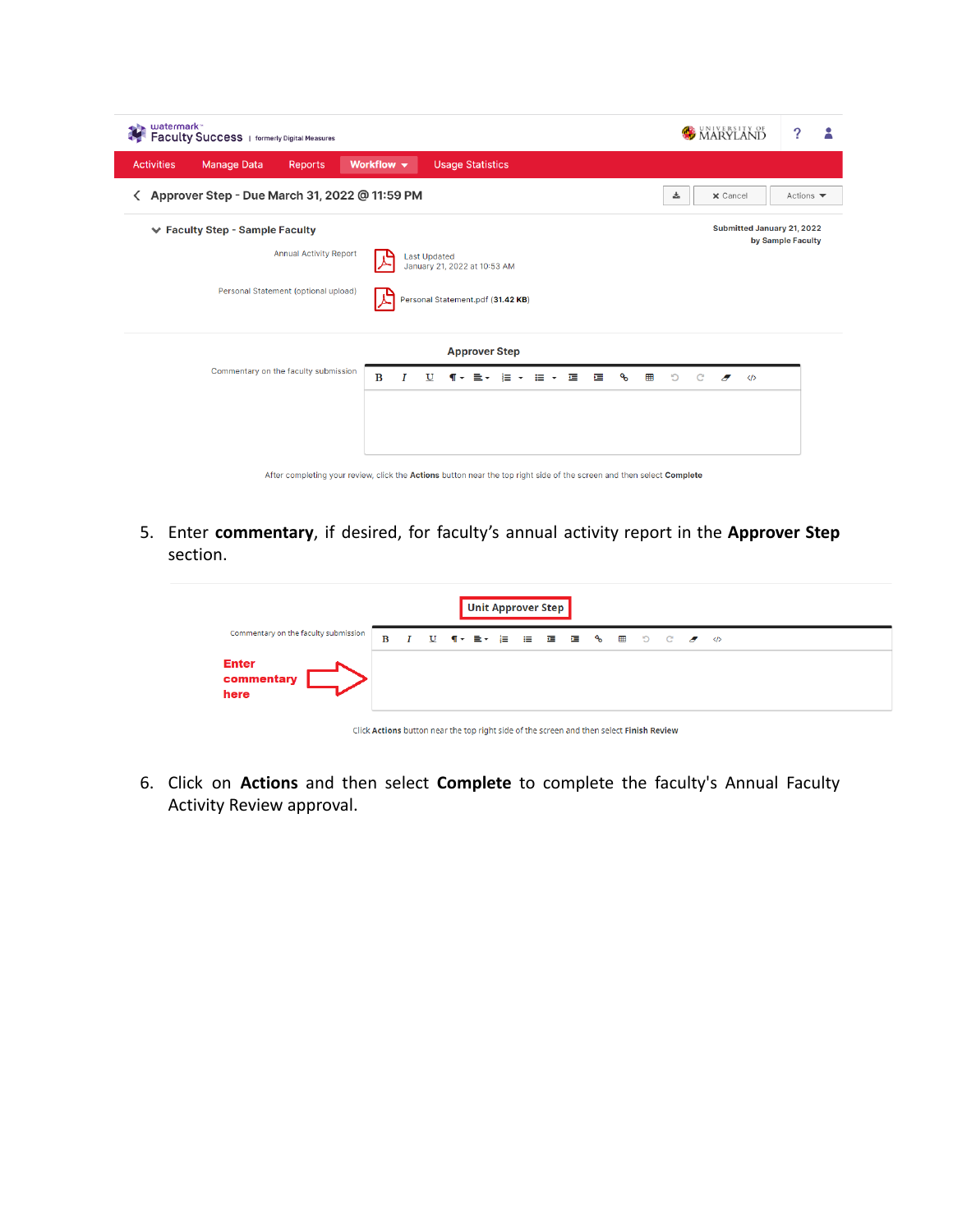| watermark <sup>*</sup><br>Faculty Success   formerly Digital Measures |                                                                                                                                                                                                                                                                                                                             | UNIVERSITY OF<br>MARYLAND                                                | ?                            |
|-----------------------------------------------------------------------|-----------------------------------------------------------------------------------------------------------------------------------------------------------------------------------------------------------------------------------------------------------------------------------------------------------------------------|--------------------------------------------------------------------------|------------------------------|
| <b>Activities</b><br><b>Manage Data</b><br><b>Reports</b>             | Workflow $\blacktriangledown$<br><b>Usage Statistics</b>                                                                                                                                                                                                                                                                    |                                                                          |                              |
| Approver Step - Due March 31, 2022 @ 11:59 PM<br>ᄾ                    |                                                                                                                                                                                                                                                                                                                             | 盀<br><b>x</b> Cancel                                                     | Actions $\blacktriangledown$ |
| <b>Example Faculty Step - Sample Faculty</b>                          |                                                                                                                                                                                                                                                                                                                             | Save Draft                                                               |                              |
| <b>Annual Activity Report</b>                                         | <b>Last Updated</b><br>January 21, 2022 at 10:53 AM                                                                                                                                                                                                                                                                         | $\rightarrow$ Complete<br>Send Back to Previous Step                     |                              |
| Personal Statement (optional upload)                                  | Personal Statement.pdf (31.42 KB)                                                                                                                                                                                                                                                                                           |                                                                          |                              |
|                                                                       | <b>Approver Step</b>                                                                                                                                                                                                                                                                                                        |                                                                          |                              |
| Commentary on the faculty submission                                  | B<br>U<br>$\P$ $\star$ $\equiv$ $\star$ $\equiv$ $\star$<br>im v<br>彊<br>I<br>Lorem ipsum dolor sit amet, consectetur adipiscing elit, sed do eiusmod tempor incididunt ut labore et dolore<br>magna aligua. Ut enim ad minim veniam, quis nostrud exercitation ullamco laboris nisi ut aliguip ex ea commodo<br>consequat. | 産<br>$\mathcal{C}_{\mathbf{b}}$<br>⊞<br>C<br>C<br>A<br>$\langle \rangle$ |                              |
|                                                                       | After completing your review, click the Actions button near the top right side of the screen and then select Complete                                                                                                                                                                                                       |                                                                          |                              |

7. If you want to send the submission back to the faculty member for any reason, you can choose **Actions** and **Send Back to Previous Step**, rather than Submit.

| watermark <sub>"</sub><br>Faculty Success   formerly Digital Measures |                                                                                                                                                                                                                                               | MARYLAND                                             |
|-----------------------------------------------------------------------|-----------------------------------------------------------------------------------------------------------------------------------------------------------------------------------------------------------------------------------------------|------------------------------------------------------|
| <b>Activities</b><br><b>Manage Data</b><br><b>Reports</b>             | Workflow v<br><b>Usage Statistics</b>                                                                                                                                                                                                         |                                                      |
| Approver Step - Due March 31, 2022 @ 11:59 PM<br>≺                    |                                                                                                                                                                                                                                               | 土<br><b>x</b> Cancel<br>Actions $\blacktriangledown$ |
| ↓ Faculty Step - Sample Faculty                                       |                                                                                                                                                                                                                                               | Save Draft                                           |
| <b>Annual Activity Report</b><br>Personal Statement (optional upload) | <b>Last Updated</b><br>January 21, 2022 at 10:53 AM<br>Personal Statement.pdf (31.42 KB)                                                                                                                                                      | $\rightarrow$ Complete<br>Send Back to Previous Step |
| Commentary on the faculty submission                                  | <b>Approver Step</b><br>B<br>量・ 信 ・<br>$\equiv$ $\sim$<br>僵<br>這<br>T<br>U<br>$\P$ $\sim$                                                                                                                                                     | ℅<br>囲<br>D<br>Ð<br>$\langle \rangle$                |
|                                                                       | Lorem ipsum dolor sit amet, consectetur adipiscing elit, sed do eiusmod tempor incididunt ut labore et dolore<br>magna aligua. Ut enim ad minim veniam, quis nostrud exercitation ullamco laboris nisi ut aliguip ex ea commodo<br>consequat. |                                                      |

After completing your review, click the Actions button near the top right side of the screen and then select Complete